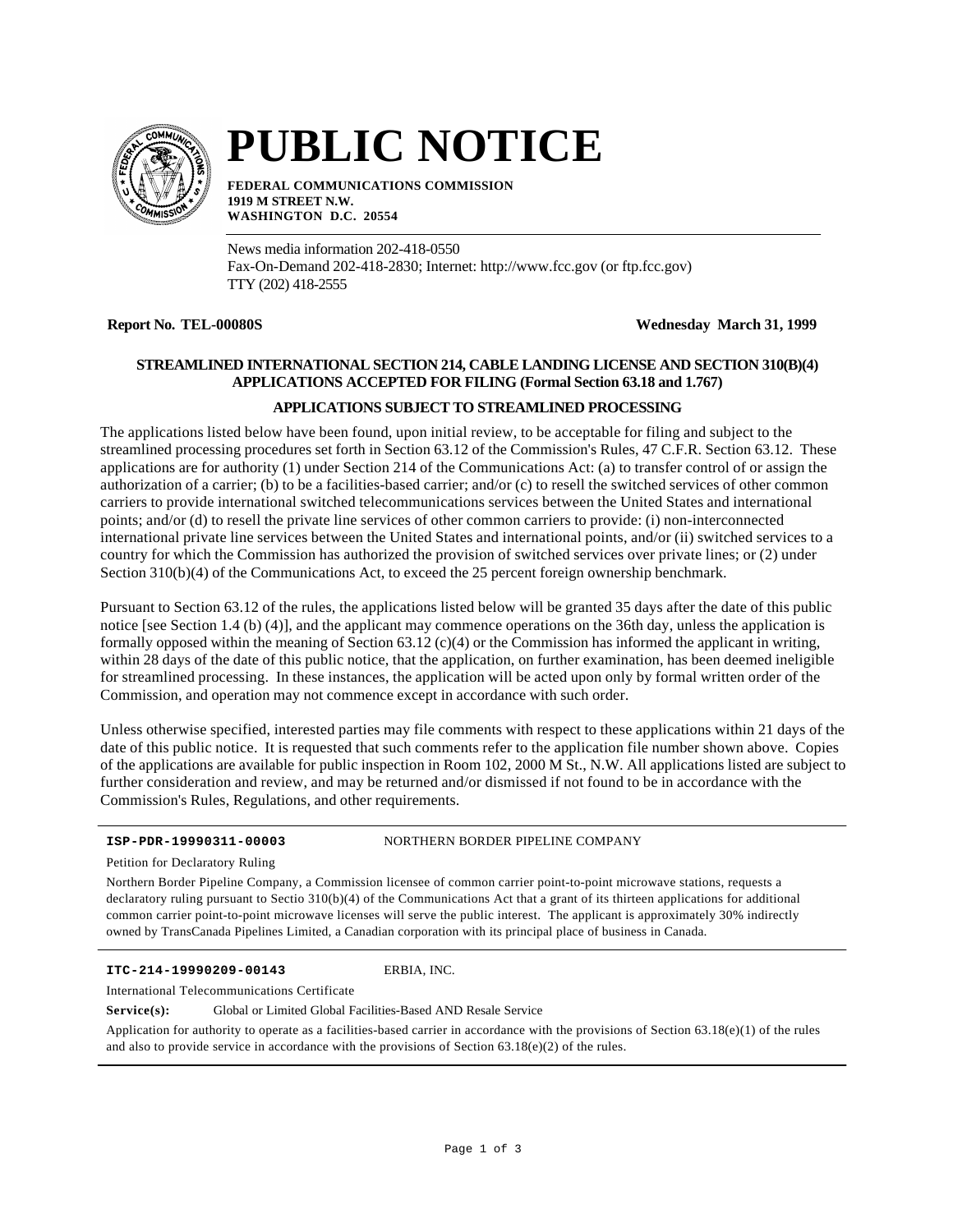# **ITC-214-19990218-00144** GLOBAL LEASING COMPANY

International Telecommunications Certificate

# Service(s): Global or Limited Global Facilities-Based AND Resale Service

Application for authority to operate as a facilities-based carrier in accordance with the provisions of Section  $63.18(e)(1)$  of the rules and also to provide service in accordance with the provisions of Section  $63.18(e)(2)$  of the rules originating from all points in the United States except the in-region states served by its local exchange carrier affiliate, BellSouth Telecommunications, Inc. (BST).

The applicant agrees to accept the following condition on the grant of the instant application: IT IS ORDERED that any agreements that Global Leasing Company negotiates with foreign carriers to route U.S. inbound switched traffic to the BellSouth Telecommunications, Inc., in-region states via Global Leasing Company's authorized private lines are subject to our Section 43.51(e) requirements.

# **ITC-214-19990301-00145** AMERICAN SAMOA TELECOMMUNICATIONS AUTHORITY, INTEREXCHANGE CARRIER DIVISION

International Telecommunications Certificate

**Service(s):** Facilities based Service/Switched Resale for Switched Servic

Application for authority to operate as a facilities-based carrier in accordance with the provisions of Section 63.18(e)(1) of the rules and also to provide service in accordance with the provisions of Section  $63.18(e)(2)$  of the rules.

**ITC-214-19990305-00146** IN TOUCH COMMUNICATIONS, INC.

International Telecommunications Certificate

**Service(s):** Global or Limited Global Resale Service

Application for authority to provide service in accordance with the provisions of Section 63.18(e)(2) of the rules.

# **ITC-214-19990311-00149** UNIVERSAL TELECOM SERVICES LLC

International Telecommunications Certificate

Service(s): Global or Limited Global Facilities-Based AND Resale Service

Application for authority to operate as a facilities-based carrier in accordance with the provisions of Section  $63.18(e)(1)$  of the rules and also to provide service in accordance with the provisions of Section  $63.18(e)(2)$  of the rules.

### **ITC-214-19990312-00147** H.K. 1618 COMM. LTD.

International Telecommunications Certificate

Service(s): Global or Limited Global Resale Service

Application for authority to provide service in accordance with the provisions of Section 63.18(e)(2) of the rules.

**ITC-214-19990315-00148** INTER TELECOMMUNICATIONS, INC.

International Telecommunications Certificate

Service(s): Global or Limited Global Facilities-Based AND Resale Service

Application for authority to operate as a facilities-based carrier in accordance with the provisions of Section 63.18(e)(1) of the rules and also to provide service in accordance with the provisions of Section 63.18(e)92) of the rules.

### **ITC-214-19990315-00150** STARCOM TELECOM, INC.

International Telecommunications Certificate

Service(s): Global or Limited Global Facilities-Based AND Resale Service

Application for authority to operate as a facilities-based carrier in accordance with the provisions of Section 63.18(e)(1) of the rules and also to provide service in accordance with the provisions of Section  $63.18(e)92$  of the rules.

**ITC-214-19990316-00151** EDGE COMMUNICATIONS, INC.

International Telecommunications Certificate

Service(s): Global or Limited Global Facilities-Based AND Resale Service

Application for authority to operate as a facilities-based carrier in accordance with the provisions of Section 63.18(e)(1) of the rules and also to provide service in accordance with the provisions of Section  $63.18(e)92$  of the rules.